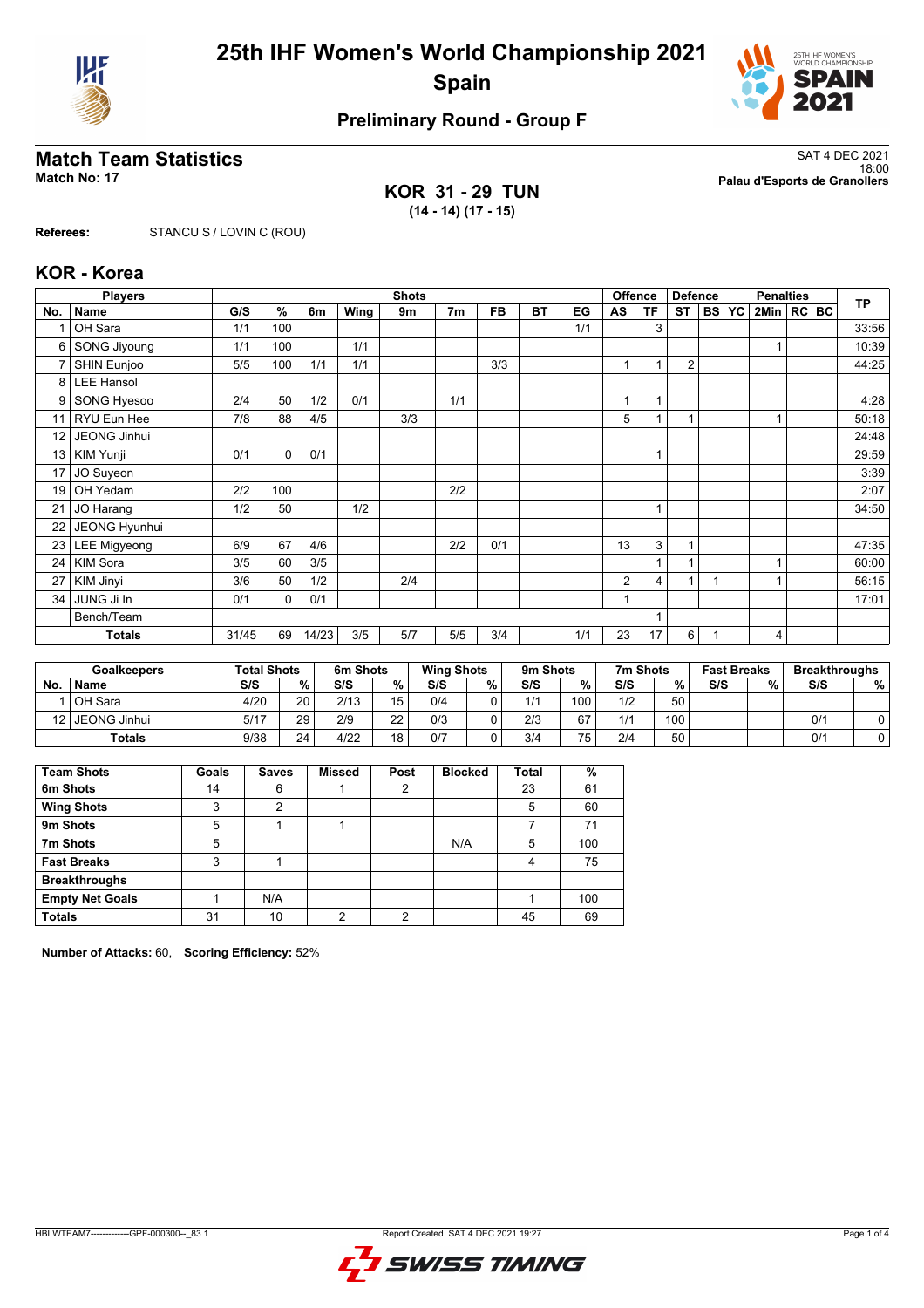

# **25th IHF Women's World Championship 2021 Spain**



# **Preliminary Round - Group F**

**KOR 31 - 29 TUN (14 - 14) (17 - 15)**

**Match Team Statistics** SAT 4 DEC 2021 18:00 **Match No: 17 Palau d'Esports de Granollers**

**Referees:** STANCU S / LOVIN C (ROU)

### **KOR - Korea**

|                                           |                      |                                                        | <b>Shots Distribution</b>         |            |                                                                   |                                                 |
|-------------------------------------------|----------------------|--------------------------------------------------------|-----------------------------------|------------|-------------------------------------------------------------------|-------------------------------------------------|
| <b>Players</b><br>Goals / Shots<br>1 OH S | 6 SONG J             | 7 SHIN E                                               | 8 LEE H                           | 9 SONG H   | <b>11 RYU E</b>                                                   | 12 JEONG J                                      |
| 1/1                                       |                      | $\frac{1}{2}$ 2/2<br>$1/1$ $\blacksquare$ $1/1$<br>1/1 | $1/1$ $\Box$<br>uг                | 1/1<br>. . | $1/1$ $\Box$<br>0/2<br>ш<br>$\blacksquare$ 2/2<br>1/1<br>1-Missed | $4/4$ $\blacksquare$                            |
| <b>13 KIM Y</b>                           | 17 JO S              | 19 OH Y                                                | 21 JO H                           | 22 JEONG H | 23 LEE M                                                          | <b>24 KIM S</b>                                 |
|                                           |                      |                                                        | $\overline{0}/\overline{1}$       |            | $\sqrt{2/2}$<br>. .                                               | $\overline{1/2}$<br>$\overline{2}/\overline{2}$ |
|                                           |                      | 1/1<br>. .                                             |                                   |            | . .<br>4 F                                                        | 0/1<br>$1/2$ $\blacksquare$ $0/1$               |
|                                           | $0/1$ $\blacksquare$ | $\blacksquare$ $\blacksquare$ 1/1                      | $\blacksquare$ $\blacksquare$ 1/1 |            | $\blacksquare$ $\blacksquare$ 1/1                                 | $1/1 = 1/1$                                     |
|                                           |                      |                                                        |                                   |            | 1-Post                                                            |                                                 |



**Team** Goals / Shots

2-Missed 2-Post



Saves / Shots

| 1/1 | 0/4 | 0/6 |
|-----|-----|-----|
| 1/2 | 2/3 | 3/8 |
| 1/8 | 1/4 | 0/2 |

| 1 OH S     |                  |                  |
|------------|------------------|------------------|
|            | $\overline{0}/3$ | $\overline{0/3}$ |
|            | 1/1              | 2/3              |
| 1/6        | 0/2              | 0/2              |
| 12 JEONG J |                  |                  |
| 1/1        | Ō/1              | $\overline{0/3}$ |
| 1/2        | 1/2              | 1/4              |
| 0/2        | 1/2              |                  |

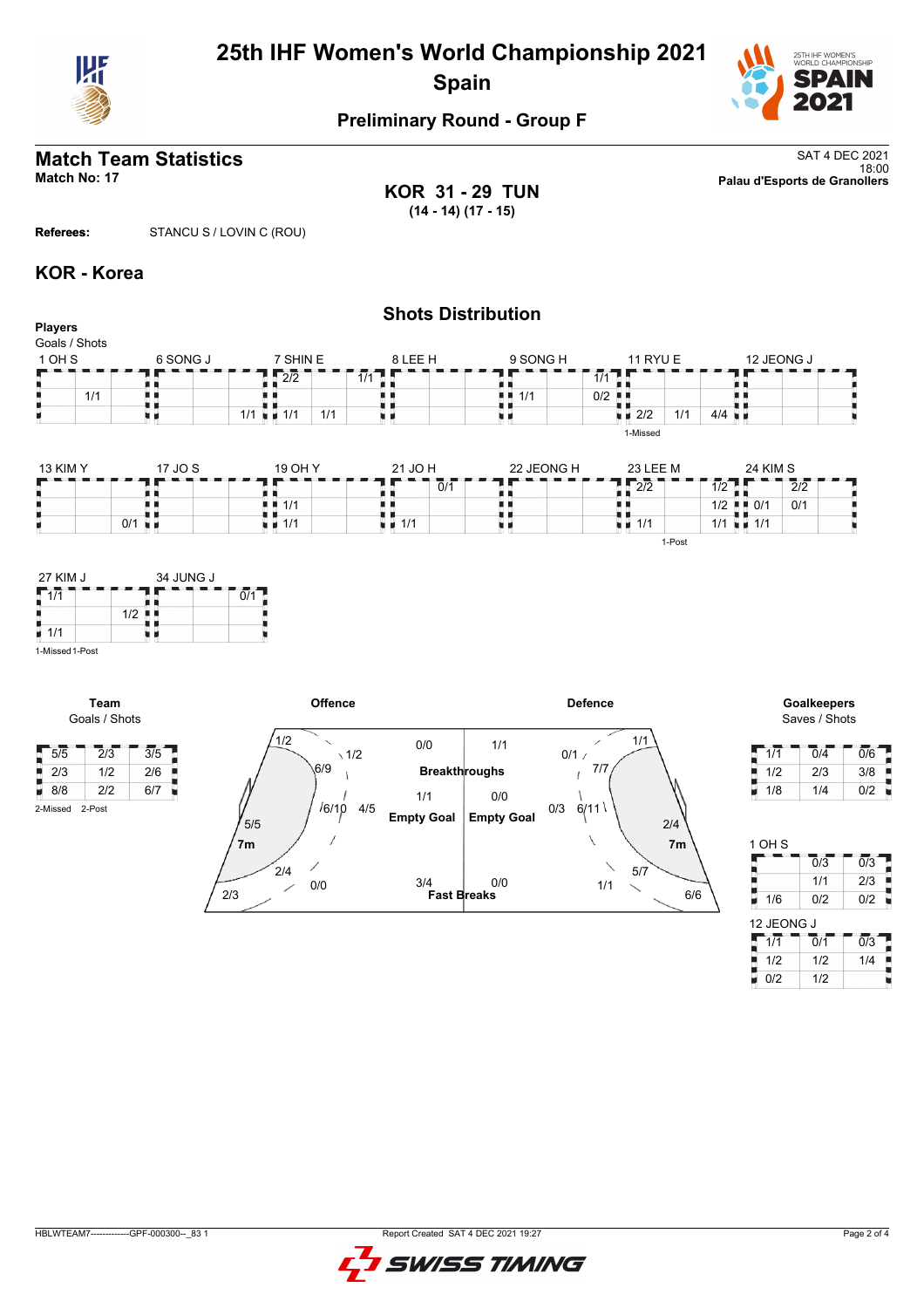



# **Preliminary Round - Group F**

**KOR 31 - 29 TUN (14 - 14) (17 - 15)**

**Match Team Statistics** SAT 4 DEC 2021 18:00 **Match No: 17 Palau d'Esports de Granollers**

**Referees:** STANCU S / LOVIN C (ROU)

### **TUN - Tunisia**

| <b>Players</b>  |                           |       | <b>Shots</b><br><b>Offence</b> |       |      |     |     |           |           |    |    |           | <b>Defence</b> |  | <b>Penalties</b> |                |  |  | <b>TP</b> |
|-----------------|---------------------------|-------|--------------------------------|-------|------|-----|-----|-----------|-----------|----|----|-----------|----------------|--|------------------|----------------|--|--|-----------|
| No.             | <b>Name</b>               | G/S   | %                              | 6m    | Wing | 9m  | 7m  | <b>FB</b> | <b>BT</b> | EG | AS | <b>TF</b> | ST             |  | <b>BS YC</b>     | 2Min   RC BC   |  |  |           |
| 5               | <b>BEN ABDALAH Aya</b>    | 4/5   | 80                             | 0/1   | 4/4  |     |     |           |           |    |    |           |                |  |                  | $\overline{2}$ |  |  | 47:53     |
| 7               | <b>BOURI Fatma</b>        |       |                                |       |      |     |     |           |           |    |    |           |                |  |                  |                |  |  | 21:52     |
| 9               | YAACOUB Ons               |       |                                |       |      |     |     |           |           |    |    |           |                |  |                  |                |  |  |           |
| 10 <sup>1</sup> | <b>HAMROUNI Amal</b>      | 4/6   | 67                             | 2/3   |      | 1/1 | 1/2 |           |           |    | 6  | 5         |                |  |                  |                |  |  | 56:02     |
| 11              | <b>BOUTHEINA Amiche</b>   | 3/4   | 75                             | 2/2   | 1/1  | 0/1 |     |           |           |    |    |           |                |  |                  |                |  |  | 59:42     |
| 14              | JLEZI Mouna               | 0/1   | 0                              | 0/1   |      |     |     |           |           |    |    |           | 4              |  |                  |                |  |  | 4:17      |
| 15 <sub>1</sub> | <b>REZGUI Rakia</b>       | 6/6   | 100                            | 6/6   |      |     |     |           |           |    | 2  | 6         |                |  |                  |                |  |  | 59:39     |
| 16              | <b>OMRANI Fadia</b>       |       |                                |       |      |     |     |           |           |    |    |           |                |  |                  |                |  |  | 0:39      |
| 17              | <b>JOUINI Chaima</b>      | 2/6   | 33                             | 2/3   |      | 0/3 |     |           |           |    | 3  |           |                |  |                  |                |  |  | 39:56     |
| 21              | HACHANA EP KERKENI Sondes | 4/7   | 57                             | 3/5   |      |     | 0/1 |           | 1/1       |    | 5  | 4         |                |  |                  |                |  |  | 40:22     |
| 29              | <b>MASRI Aya</b>          |       |                                |       |      |     |     |           |           |    |    |           |                |  |                  |                |  |  | 4:49      |
| 32              | <b>ZELFANI Nada</b>       | 2/2   | 100                            |       | 2/2  |     |     |           |           |    |    |           |                |  |                  |                |  |  | 11:50     |
| 33              | <b>MKADEM Roa</b>         |       |                                |       |      |     |     |           |           |    |    |           |                |  |                  |                |  |  | 54:28     |
| 88              | <b>AOUIJ Fadwa</b>        | 4/5   | 80                             | 3/4   |      |     | 1/1 |           |           |    |    | 1         |                |  |                  |                |  |  | 18:31     |
| 96 <sup>1</sup> | DARDOUR Oumayma           |       |                                |       |      |     |     |           |           |    |    |           |                |  |                  |                |  |  |           |
| 98 l            | BELHADJ Soumaya           |       |                                |       |      |     |     |           |           |    |    |           |                |  |                  |                |  |  |           |
|                 | Bench/Team                |       |                                |       |      |     |     |           |           |    |    |           |                |  |                  |                |  |  |           |
|                 | <b>Totals</b>             | 29/42 | 69                             | 18/25 | 7/7  | 1/5 | 2/4 |           | 1/1       |    | 18 | 18        | 3              |  |                  | $\overline{2}$ |  |  |           |

| <b>Goalkeepers</b> |                |       | <b>Total Shots</b> |      | 6m Shots |     | <b>Wing Shots</b> |     | 9m Shots |     | 7m Shots |     | <b>Fast Breaks</b> | <b>Breakthroughs</b> |   |
|--------------------|----------------|-------|--------------------|------|----------|-----|-------------------|-----|----------|-----|----------|-----|--------------------|----------------------|---|
| No.                | <b>Name</b>    | S/S   | %                  | S/S  | %        | S/S | %                 | S/S | %        | S/S | %        | S/S | %                  | S/S                  | % |
| 16 I               | l OMRANI Fadia | 0/2   |                    |      |          |     |                   |     |          | 0/2 | 0        |     |                    |                      |   |
| 33 <sup>1</sup>    | I MKADEM Roa   | 10/39 | 26                 | 6/20 | 30       | 2/5 | 40                | 1/6 | 17       | 0/3 | 0        | 1/4 | 25                 |                      |   |
|                    | EG             |       |                    |      |          |     |                   |     |          |     |          |     |                    |                      |   |
|                    | Totals         | 10/41 | 24                 | 6/20 | 30       | 2/5 | 40                | 1/6 | 17       | 0/5 | 0        | 1/4 | 25                 |                      |   |

| <b>Team Shots</b>      | Goals | <b>Saves</b> | <b>Missed</b> | Post | <b>Blocked</b> | <b>Total</b> | %   |
|------------------------|-------|--------------|---------------|------|----------------|--------------|-----|
| 6m Shots               | 18    |              |               |      |                | 25           | 72  |
| <b>Wing Shots</b>      |       |              |               |      |                |              | 100 |
| 9m Shots               |       | 3            |               |      |                | 5            | 20  |
| 7m Shots               | 2     | 2            |               |      | N/A            | 4            | 50  |
| <b>Fast Breaks</b>     |       |              |               |      |                |              |     |
| <b>Breakthroughs</b>   |       |              |               |      |                |              | 100 |
| <b>Empty Net Goals</b> |       | N/A          |               |      |                |              |     |
| <b>Totals</b>          | 29    | 9            |               | ◠    |                | 42           | 69  |

**Number of Attacks:** 58, **Scoring Efficiency:** 50%